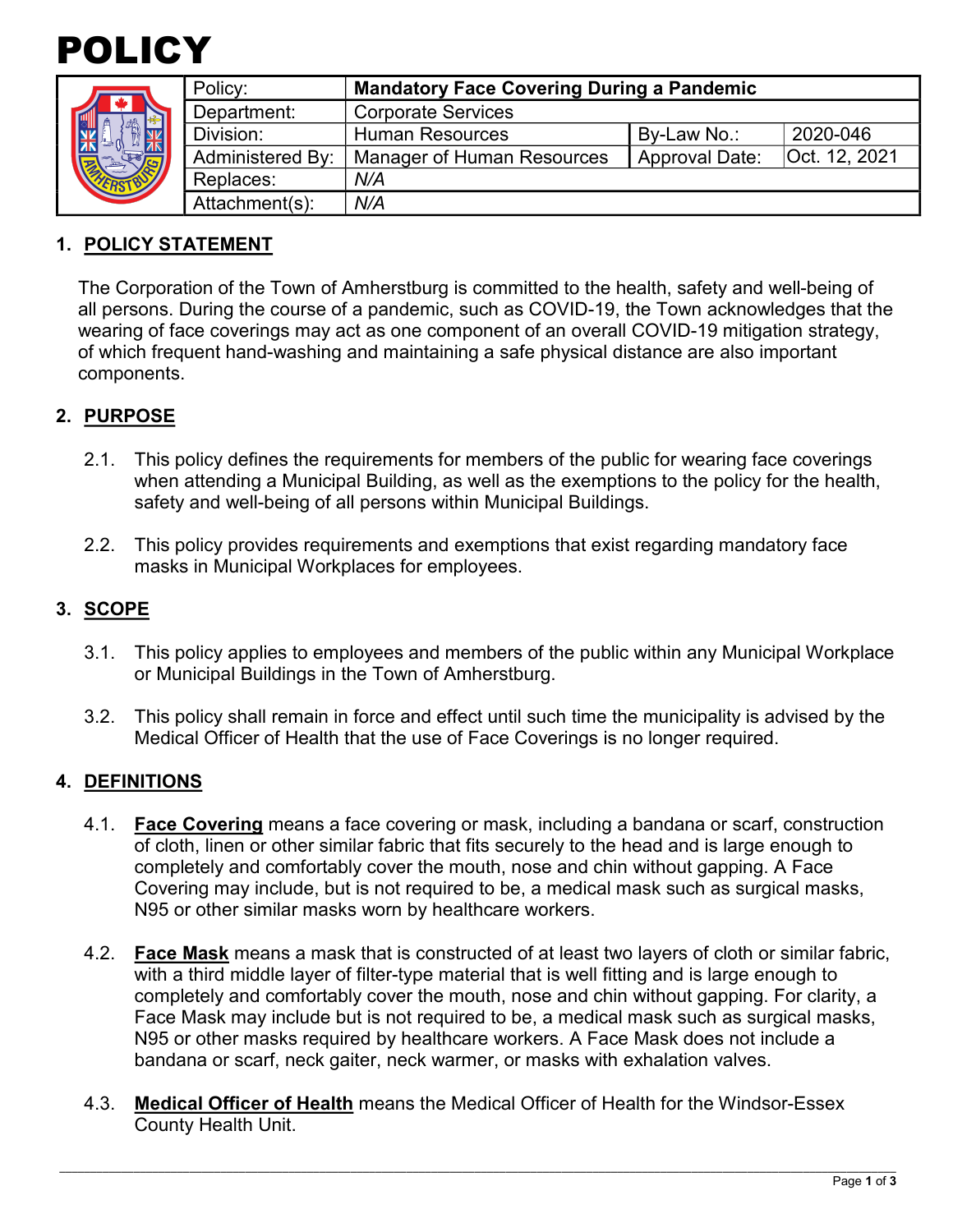- 4.4. **Municipal Buildings** means any enclosed building or structure owned or leased and occupied by the Town for the purpose of providing municipal services.
- 4.5. **Municipal Workplace** means any enclosed building or structure or vehicle or outdoor space owned or leased and occupied by the Town for the purpose of providing municipal services.

Common definitions, acronyms, and terms are available in the Glossary located on the Town's Policies webpage.

# **5. INTERPRETATIONS**

- 5.1. Any reference in this policy to any statute or any section of a statute shall, unless expressly stated, be deemed to be reference to the statute as amended, restated or re-enacted from time to time. Any references to a by-law or Town policy shall be deemed to be a reference to the most recent passed policy or by-law and any replacements thereto.
- 5.2. When any requirement of this policy is at variance with any other By-law in effect in the Town or with any applicable provincial or federal statute, order or regulation, the more restrictive requirement shall apply unless otherwise stated in such legislation.

## **6. GENERAL CONDITIONS**

#### 6.1. **Public Notice**

- 6.1.1. The Town of Amherstburg shall post this policy on the Town website.
- 6.1.2. The Town shall conspicuously post at all entrances of municipal buildings clearly visible signage that members of the public are required to wear a Face Covering in accordance with the Town's Face Covering By-law.
	- 6.1.2.1. Exemptions shall be publicly noted, as indicated in this policy.

#### 6.2. **Face Covering Requirements**

- 6.2.1. Employees are required to wear a face mask in accordance with this policy.
- 6.2.2. All members of the public are required to wear a face covering in accordance with this policy, unless exempted in accordance provincial legislation or the Town's Face Covering By-law.

#### 6.3. **Prohibition**

6.3.1. The Town of Amherstburg shall prohibit members of the public to enter, or otherwise remain within, a Municipal Building unless the person is wearing a Face Covering, subject to the exemptions outlined in provincial legislation or the Town's Face Covering By-law.